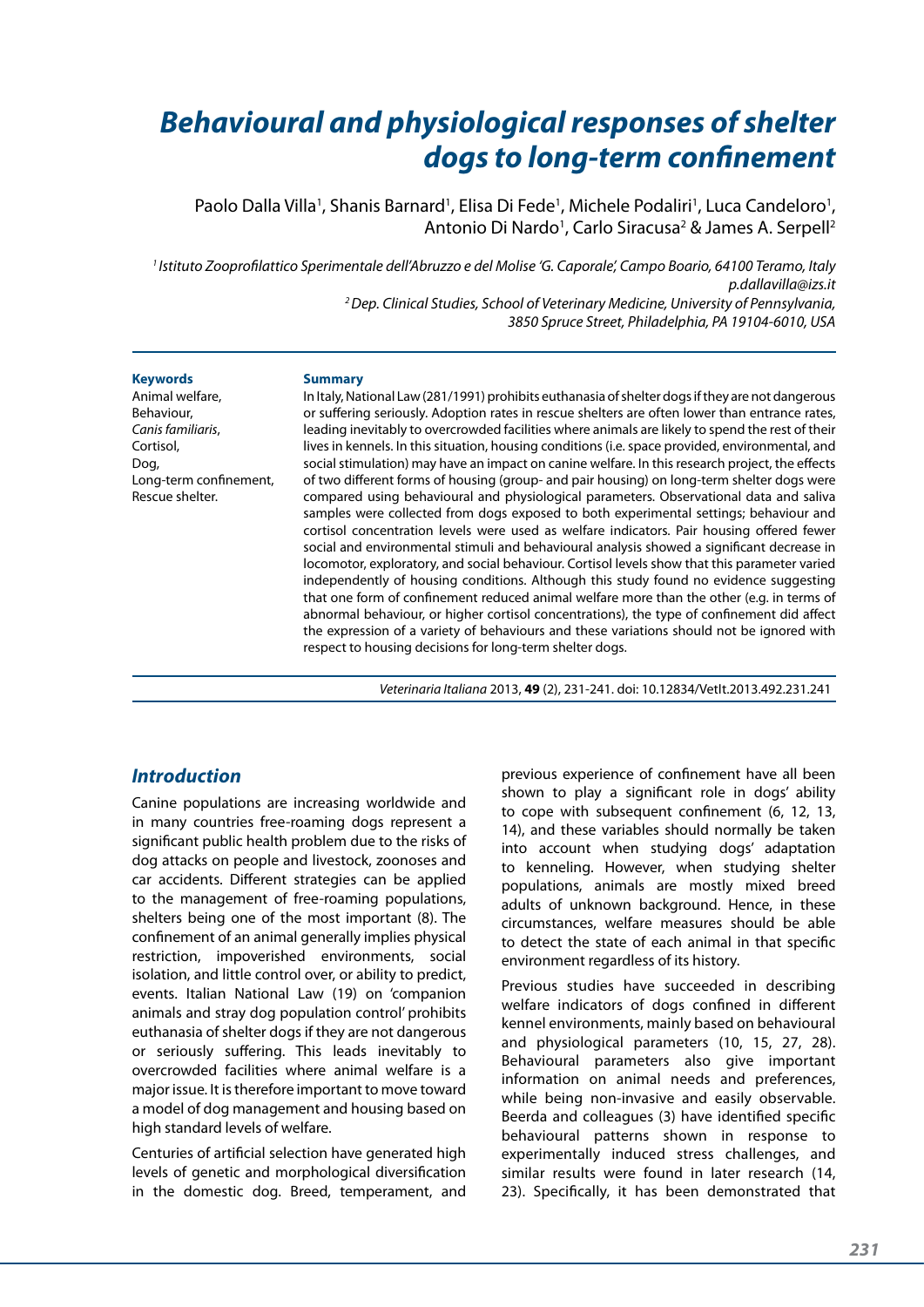consequences of inappropriate confinement conditions and of social isolation are a decrease in activity, excessive autogrooming and vocalisations, and alterations in exploratory and locomotor behaviour and sleep patterns. Other studies, analysing the effects of confinement on dogs, suggest that kennel size *per se* does not affect significantly the quantity of behaviour but does influence the quality of activities (7, 11). It is now widely accepted that the quality of the housing environment plays a crucial role in animal welfare (16); the ideal environment should offer sufficient stimuli to motivate the expression of most normal canine behaviour. Dogs in shelters, however, typically spend most their time inactive (16, 21). Hughes and Campbell (18) reported an average time of 30-90 min a day dogs spent active regardless of cage size (1  $\text{m}^2$  vs 7  $\text{m}^2$ ) or access to a large outdoor pen. What differed between housing conditions was the distance travelled per day, suggesting that larger spaces may encourage the dogs to run or trot. Activity increases when dogs are socially or environmentally stimulated (17). Grouphousing, for example, provides a relatively complex environment that encourages locomotor activity, olfactory exploration, and social interaction. Previous studies that focused on the effect of group-housing in comparison to isolation (4, 5, 15) demonstrated that isolation has negative effects on dogs' welfare. Other studies have highlighted improved welfare indicators with pair-housed dogs compared to those housed individually (6, 11). Some authors, however, report that group-housing is often avoided since it seems to increase the risk of disease transmission and aggressive behaviour between conspecifics (29).

Glucocorticoids, in the form of cortisol, are physiological markers commonly used for the assessment of welfare (2) since their concentrations reflect reliably the activity of the stress responsive hypothalamic-pituitary-adrenal axis (20). Higher cortisol concentrations have been found in confined dogs compared to pet dogs living at home, and in socially isolated dogs compared to dogs housed in groups (6, 13, 26). Urinary and salivary cortisol are reliable and less invasive alternatives to plasma cortisol (2).

There is evidence that the length of time in a rescue shelter influences the behaviour of kennelled dogs, however the effects of long-term confinement on canine welfare are still unclear and need further investigation (12, 30). The present study builds on earlier work in this area and seeks to provide further insight on how housing affects the welfare of shelter dogs in the long-term. More specifically, the effects of two different forms of confinement were analysed by means of established behavioural and physiological parameters.

# *Materials and methods*

## **Animals and experimental conditions**

Seventeen dogs (7 females, 10 males) were chosen among those housed at the animal shelter of Istituto Zooprofilattico Sperimentale dell'Abruzzo e del Molise 'G. Caporale' in Teramo, Italy. All were adult dogs (between 5 and 9 years old) that had lived in the shelter for four years or more at the time of observation. All dogs were medium-large size and not ascribable to any specific breed, although the majority could be described as crosses of herding or shepherd breeds. All animals were spayed or neutered, and declared healthy by shelter veterinarians.

Groups of dogs were formed during a pre-experimental phase that lasted 4 months. Daily sessions of group socialisation were carried out in order to identify compatible dogs. At the end of this process, the four experimental groups were identified, and they were housed in their experimental pens. To allow habituation to the new environment, data collection started one month after the introduction to the new housing. The first data collection (Time 1, T1) was carried out in the following experimental setting: dogs were all housed in the same confinement conditions, in groups of 4-5 animals of both sexes, in four outdoor enclosures of about 35  $m^2$  each. See-through wire mesh ran along all sides of the enclosures, cemented into a 50 cm high concrete wall. The pens were adjacent to one another. An 11  $m<sup>2</sup>$  roof, with beds underneath, covered a portion of the pen to give protection from the sun and bad weather. The ground was unpaved soil. Dogs were fed once in the morning with dry pellets, and fresh water was available at all times. To avoid competitive behaviour, dogs were accustomed to being tethered to the fence with a 1 m leash during feeding. Dogs remained confined in their pen environment at all times.

Once the first data collection period was over, eight dogs (4 females and 4 males) housed in two of the four enclosures, were transferred in pairs to smaller enclosures (6  $m<sup>2</sup>$ ). These dogs were defined as the experimental group, while the remaining nine dogs were left in the same two original outdoor enclosures as a control group. To avoid management problems and undesired aggressive behaviour that could compromise dogs' safety or the accomplishment of the study, pen-mates were selected based on prior histories of positive interaction within the grouphousing condition. Pairs were all composed of one male and one female. The smaller enclosures were totally covered by a roof, and had visually transparent fencing at the front. Adjacent pens were separated by 1 m high solid partitions with wire mesh above.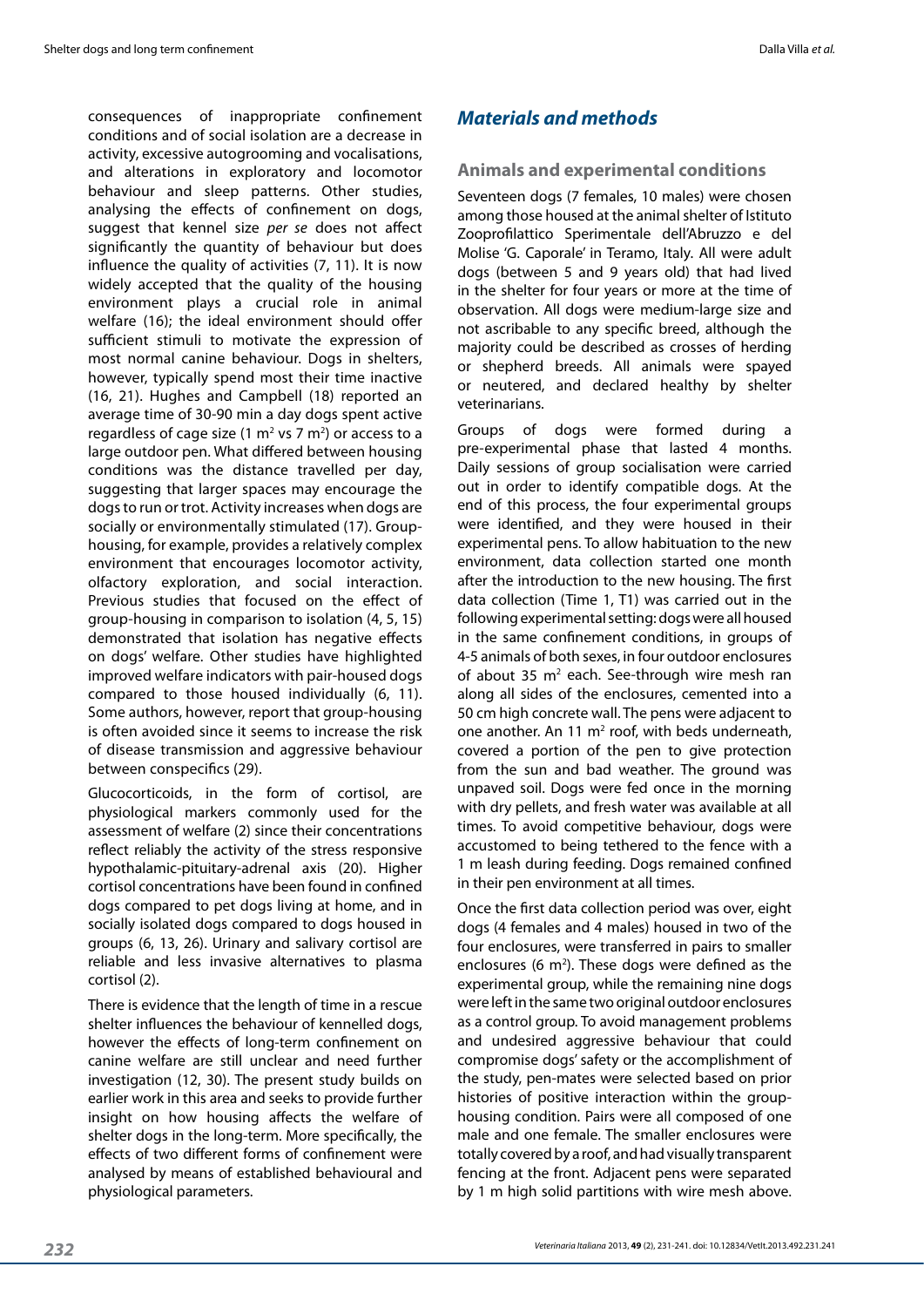Wooden sleeping platforms (100 x 120 cm) were placed on the floor of each pen as resting places. These enclosures had access to a common fenced area (120 m<sup>2</sup>) where dogs were allowed to exercise in pairs for 2 h/day, usually in the morning during cleaning routines. The feeding routine was the same as previously described. Dogs were allowed to acclimatize to the new confinement condition for one month before commencement of the second data collection (Time 2, T2).

#### **Data collection**

Data collection was standardised for all groups of dogs during both T1 and T2. Behavioural data were collected by video recording dogs' activities during two daily sessions, for three consecutive days: 40 min in the morning before feeding time (06.15h-06.55h) and 40 min in the afternoon (17.15h-17.55h). All recordings were carried out in the absence of staff activities, cameras were fixed and an operator was

| Category                        | <b>Behaviour</b>                     | <b>Definition</b>                                                                                                                                                     | f/d              |
|---------------------------------|--------------------------------------|-----------------------------------------------------------------------------------------------------------------------------------------------------------------------|------------------|
| <b>Active behaviour</b>         | Walking                              | Ambulatory gait                                                                                                                                                       | d                |
|                                 | <b>Trotting</b>                      | <b>Trotting gait</b>                                                                                                                                                  | d                |
|                                 | Jumping                              | Jumping on the kennels' roof                                                                                                                                          | d                |
|                                 | Hind legs                            | Standing on hind legs using forelegs against a wall/fence to support the body                                                                                         | d                |
| Inactive behaviour              | Lying                                | Sternal or lateral recumbence                                                                                                                                         | d                |
|                                 | Sitting                              | Sit on hind legs                                                                                                                                                      | d                |
|                                 | Standing                             | Standing on four legs                                                                                                                                                 | d                |
|                                 | Resting                              | The subject is sleeping, or lying with head touching the ground                                                                                                       | d                |
| Active repetitive               | Circling                             | Repetitive circling around pen                                                                                                                                        |                  |
|                                 | Pacing                               | Repetitive pacing usually along a fence                                                                                                                               | d                |
|                                 | Social pacing                        | Repetitive pacing along fence in parallel with a dog on the other side                                                                                                | d                |
|                                 | Tail chasing                         | Repetitive chasing of tail                                                                                                                                            | d                |
|                                 | <b>Wall bouncing</b>                 | Repetitive jumping at wall, rebounding off it                                                                                                                         | d                |
| Social interaction <sup>b</sup> | Amicable                             | Lick, paw or allogrooming dog, often with tail wag                                                                                                                    | d                |
|                                 | Play                                 | Bow, short charges with bouncing gait, play face, wrestle, play chase                                                                                                 | d                |
|                                 | <b>Threat</b>                        | Raise hackles, aggressive vocalisations, lunge toward dog                                                                                                             | $\overline{d}$   |
|                                 | Rigid/high posture                   | Focus animal is standing with rigid posture, head and tail are elevated high, mouth is<br>shut, no or very narrow tail wagging, T or parallel position with other dog |                  |
|                                 | Defensive                            | Avoid dog, increase distance, or cower, roll over                                                                                                                     | d                |
|                                 | Mount dog                            | Focal dog mounting/mounted of/by another dog                                                                                                                          | d                |
|                                 | Sniffing dog <sup>a</sup>            | Focal animal noses another dog                                                                                                                                        | d                |
|                                 | Social look <sup>a</sup>             | Focal animal orients toward another dog and keeps eye contact, usually this is associated<br>with a change in tail movement and/or tail position                      | d                |
| <b>Other</b>                    | Autogrooming                         | Behaviour directed towards the subject own body, like scratching, licking and self-biting                                                                             | d                |
|                                 | Digging                              | Dig at ground with fore paws                                                                                                                                          | d                |
|                                 | Out of sight                         | The subject is not visible, usually inside a kennel or behind a barrier                                                                                               | d                |
|                                 | Shade <sup>a</sup>                   | The subject is in a poor light so it is not possible to see facial expressions                                                                                        | d                |
|                                 | <b>Barking</b>                       | Staccato, short vocalisations                                                                                                                                         | f                |
|                                 | Shaking off                          | Oscillate vigorously the head and body on its longitudinal axis                                                                                                       | f                |
|                                 | Stretching                           | Stretching of the body and limbs                                                                                                                                      | f                |
|                                 | Prolonged vocalisations <sup>a</sup> | Including howling and whining                                                                                                                                         | d                |
| Tail                            | Tail wagging <sup>a</sup>            | Repetitive wagging movements of the tail                                                                                                                              | d                |
|                                 | Tail low/curled <sup>a</sup>         | Tail is curled between hind legs, and posture is usually low                                                                                                          | d                |
| <b>Environment exploration</b>  | Visual exploration <sup>a</sup>      | The subject observing the environment or the pennmates inside the enclosure                                                                                           | d                |
|                                 | Olfactory exploration <sup>a</sup>   | Nose moved along the ground or other objects with clear sniffing movements                                                                                            | d                |
| Alimentary                      | Drinking                             | Drink water                                                                                                                                                           | f                |
|                                 | Chewing                              | Chew non nutritive material                                                                                                                                           | f                |
|                                 | Urinating                            | Urinate with one leg cocked or in squatting position                                                                                                                  | $\boldsymbol{f}$ |
|                                 | Defecating                           | Excreting the contents of the bowels                                                                                                                                  | $\boldsymbol{f}$ |
|                                 | Coprophagy                           | Eat own or other dog's foeces                                                                                                                                         | $\mathbf f$      |

**Table I.** *Behavioural categories and variables recorded during the study and measured as frequencies (*f*) or durations (*d*) of occurrence.*

(a) Non-exclusive behaviour: can occur together with other behaviours.

(b) When recording social behaviour, the recipient was also recorded, identifying it as: a same sex pen-mate; an opposite sex pen-mate; a dog in the adjacent pen.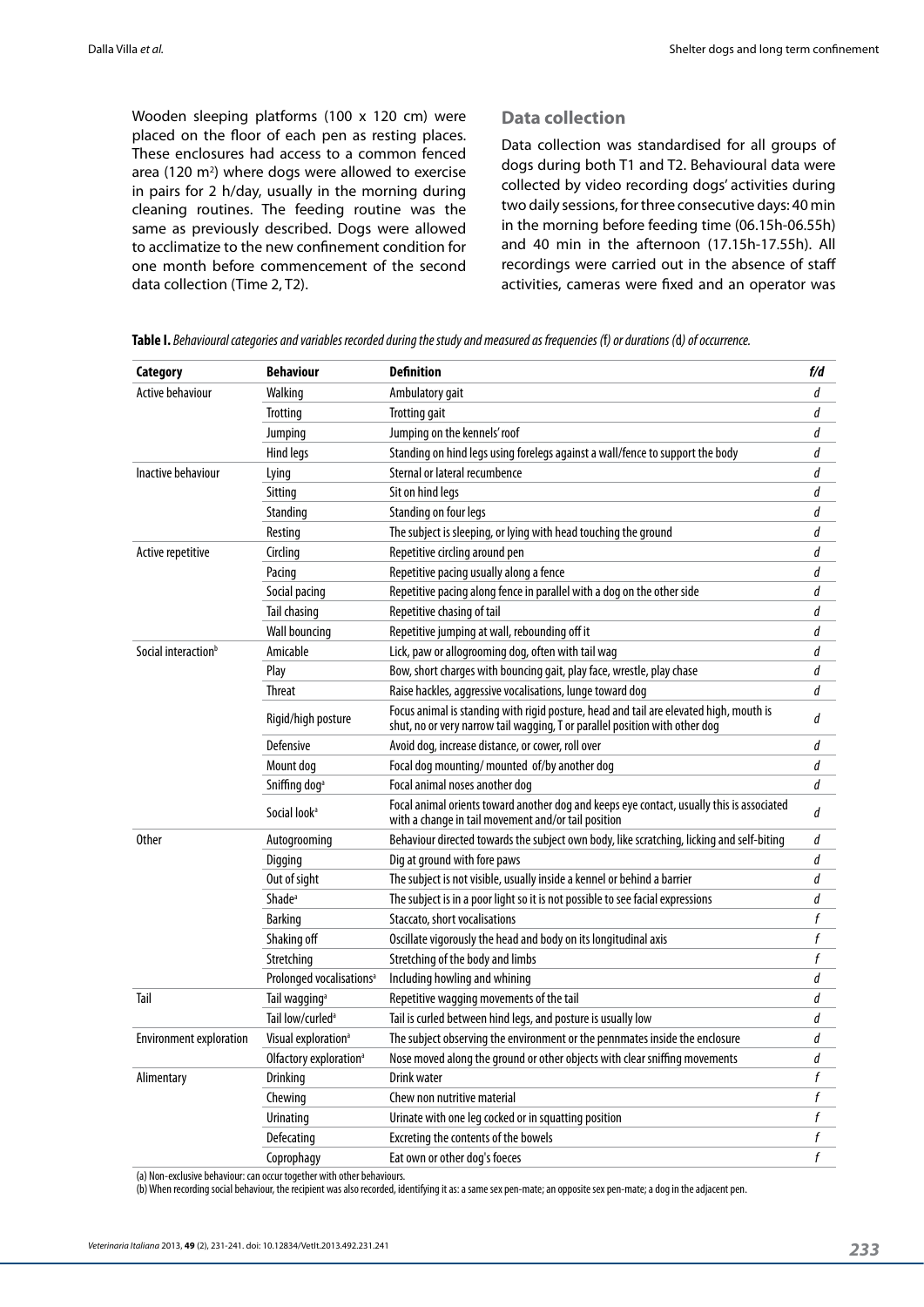in charge of turning them on and off, leaving the place during recordings. Since dogs can react more intensely to the arrival of a human attendant (18), the first and the last 5 min of each recording session were discarded from the analysis. Video analyses were carried out using a dedicated data recording system (The Observer XT 8.0, Noldus, The Netherlands) on the basis of an existing ethogram (15). A total of 38 behaviours were observed, and related patterns of behaviour were grouped together into distinct categories (Table I). Behavioural frequencies and duration of occurrences were recorded continuously during each 30 min observation bout, for a total of 180 min of recordings for each time period and for each of the 17 dogs included in the study.

Cortisol was assayed from saliva samples taken from all dogs in the study. To control for within-subject variability, cortisol was sampled from each dog for three consecutive days during both observation periods of the study (T1 and T2), immediately after the morning video recordings and when dogs were tethered before food administration. The three-day average value was considered as representative of the cortisol level of each dog during each observation phase. Saliva samples were collected from dogs' cheek pouches using Salivette® cortisol system (Starstedt, Verona, Italy). Saliva collection was carried out by the same shelter veterinarians familiar with the dogs, and it was done in a standardised way in less than 3 min to avoid measuring biased cortisol levels induced by manipulation. Samples were stored at –25°C until further analysis. Cortisol determination was carried out through immunoassay using the commercially available kit Salivary Cortisol (Salimetrics, State College, USA) and following the guidelines of the manufacturer.

#### **Data processing and statistical analysis**

Before statistical analysis could be carried out, data adjustments were applied for both behavioural and cortisol measures. Since dogs were at times not visible (e.g. inside a kennel or behind a visual barrier), and supposing that dogs' behaviour was the same when not within sight of the camera, raw behavioural data were calculated as a percentage of time during which the focal animals were visible. Each variable was corrected multiplying it for an adjustment coefficient (k) equal to the total observational time ( $T_t = 10,800$  sec) divided by the visible time  $(T_{t}$  - x), x being the time the animal was not visible (i.e. out of sight, hidden in shade). Some of the behaviours listed in the ethogram were either never recorded (i.e. jump, mount dog, chew, social pace, tail chase, wall bounce) or recorded just once (tail low/curled between hind legs, coprophagy); these behaviours were therefore discarded from

further analysis. Due to the low percentage of expression, some behaviours were also pooled and considered as single variables: for example, circle and pace were analysed as active repetitive category; amicable, play, threat, rigid/high posture, defensive were analysed as social interaction category; sniff dog and social look (non-exclusive behaviour) were analysed as communicative signals. For all behaviours included in the ethogram category social interaction, data were weighted according to the number of subjects present in each enclosure, and the recipient was recorded as either same sex pen-mate, opposite sex pen-mate, or dog in adjacent pen.

To test for each main effect (group and time) as well as their interaction, a two-way ANOVA with repeated measures on one factor was performed for all variables. Given that the same subject was observed twice (T1 and T2), time was treated as the within-subjects factor while group (experimental or control) was considered the between-subject factor. Although statistical analysis was considered sufficiently robust (since the assumption of homogeneous samples was respected), data distributions were visually inspected through box-plots to detect any deviations from normality.

Differences between and within groups were also calculated by 95% confidence intervals (CI) pair-wise comparisons, according to (1). As three comparisons were performed (two comparisons between times within the same group and one comparison between groups at T1), to control for the overall error rate, confidence intervals were calculated using Bonferroni correction (so the type I error rate was corrected to 0.05/3=0.0167). Whenever variable distributions appeared to be different from normal based on visual inspection, non-parametric



**Figure 1.** *Social behaviour at Time 1.* Recipients of positive (play, amicable) and agonistic (rigid/high posture, defensive, threat) social behaviour at T1 during group housing.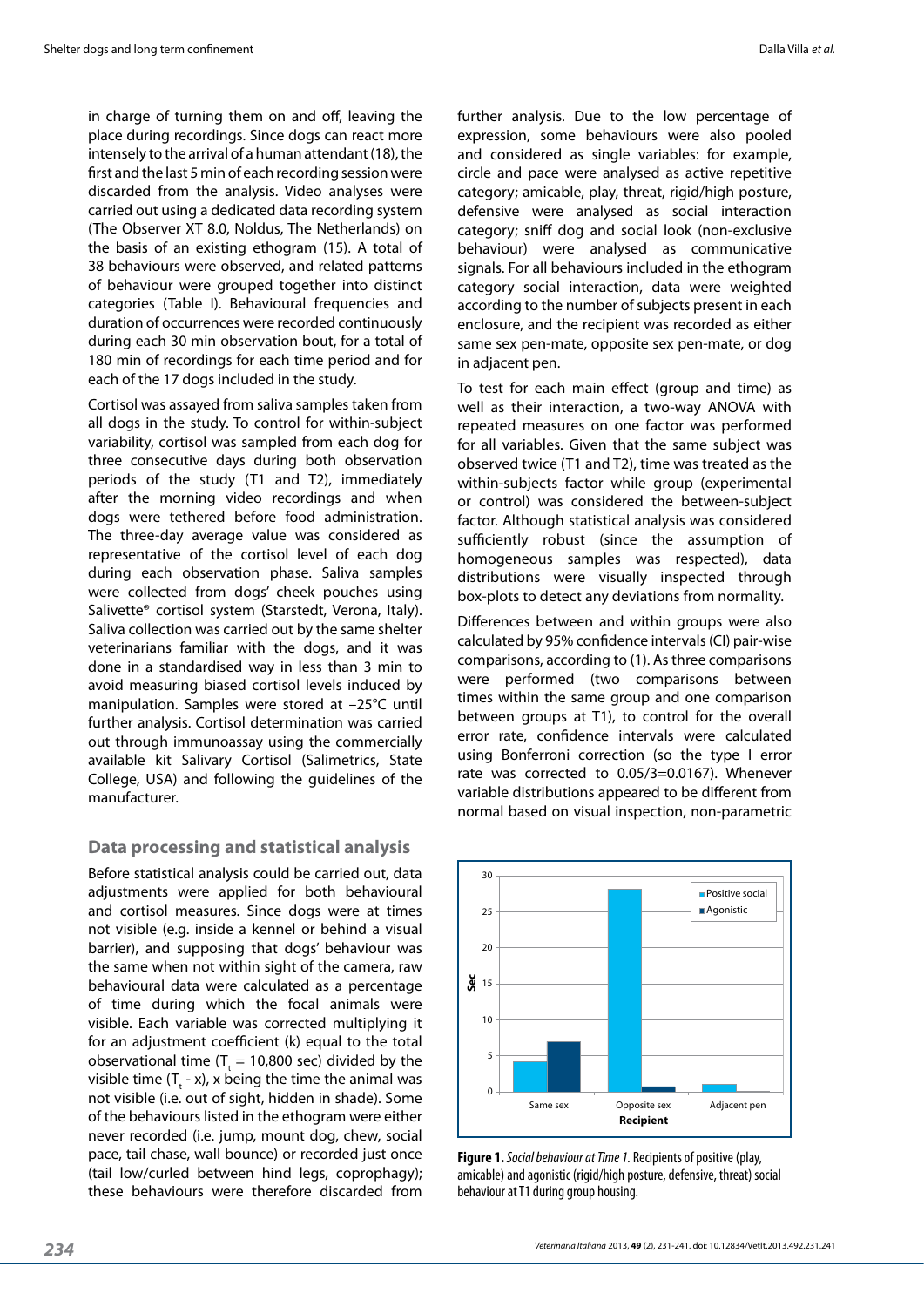statistical tests (Wilcoxon Rank Sum Test for paired and/or independent samples applying Bonferroni correction) were also performed.

Due to small sample sizes, between-sex statistical comparisons of the effects of housing were not carried out. All data analyses were carried out using R-2.13.0 for Windows software.

## *Results*

To obtain an overview of the general activity of dogs housed in groups, a preliminary descriptive analysis was carried out looking at the data collected for all 17 dogs at T1. Dogs housed in groups spent an average 90% of their time inactive, 6.5% of their time active and all other behaviours were shown for less than 3% of the time (e.g. social interactions, alimentary behaviour). Although the greater portion of the time was spent inactive, only for 42% of that time were dogs actually resting or asleep. The remaining time they were attentive, and scanning the environment visually. Social interactions were shown for only 0.3% of the total observation time. Dogs showed play behaviour for the greatest portion of the time spent in social interactions (77.33%), especially towards opposite

**Table II.** *Two-Way ANOVA with repeated measures on one factor (Time).*

sex pen-mates (Figure 1). Agonistic interactions (threat, defensive, and rigid/high posture) were shown less frequently (17.84%) and almost always towards same sex conspecifics (Figure 1).

#### **Behavioural comparisons**

All statistical values and levels of significance for each factor of the two-way ANOVA are presented in Table II. The between-subjects test revealed no significant overall differences between groups of dogs at T1, with the exception of resting behaviour. However, this difference was not confirmed by post-hoc analysis. This variable was also highly significant for ANOVA factor 'time', post-hoc showed a significant increase in duration at T2 compared to T1 for both groups (CI control: U=5,230.3; L=297.3; CI experimental: U=7,926.1; L=2,693.8).

'Time' and 'time by group interaction' factor significantly affected six variables (communicative signals, lying, standing, trotting, visual exploration, and walking). A significant drop in duration emerged for two active behaviours, trotting and walking (Figure 2), when experimental dogs were transferred from group confinement to pair housing. On average, dogs walked 86% less and trotted 95% less (Table III). The expression of three other behaviours

|                         | <b>Between-subjects effects</b><br>Group |         | <b>Within-subjects effects</b> |                 |                    |         |
|-------------------------|------------------------------------------|---------|--------------------------------|-----------------|--------------------|---------|
| <b>Variable</b>         |                                          |         | <b>Time</b>                    |                 | <b>Interaction</b> |         |
|                         | <b>F-statistic</b>                       | p-value | <b>F-statistic</b>             | <i>p</i> -value | <b>F-statistic</b> | p-value |
| Active repetitive       | 1.82                                     | 0.197   | 1.66                           | 0.217           | 2.42               | 0.141   |
| Autogrooming            | 4.20                                     | 0.058   | 6.15                           | 0.025           | 1.36               | 0.261   |
| <b>Barking</b>          | 0.24                                     | 0.635   | 2.14                           | 0.164           | 2.72               | 0.120   |
| Communicative signals   | 1.77                                     | 0.203   | 4.82                           | 0.044           | 11.35              | 0.004   |
| Defecating              | 0.06                                     | 0.809   | 0.12                           | 0.738           | 0.89               | 0.360   |
| Digging                 | 2.83                                     | 0.113   | 2.40                           | 0.142           | 5.43               | 0.034   |
| Drinking                | 0.38                                     | 0.545   | 0.08                           | 0.778           | 12.55              | 0.003   |
| Hind legs               | 1.84                                     | 0.195   | 3.17                           | 0.095           | 0.91               | 0.355   |
| Lying                   | 1.31                                     | 0.270   | 24.13                          | 0.000           | 5.60               | 0.032   |
| Olfactory exploration   | 0.08                                     | 0.780   | 0.76                           | 0.398           | 5.86               | 0.029   |
| Prolonged vocalisations | 0.08                                     | 0.779   | 7.31                           | 0.016           | 2.20               | 0.159   |
| Resting                 | 6.16                                     | 0.025   | 35.36                          | 0.000           | 3.64               | 0.076   |
| Shaking off             | 1.65                                     | 0.218   | 0.13                           | 0.720           | 2.44               | 0.139   |
| Sitting                 | 2.13                                     | 0.165   | 0.06                           | 0.810           | 0.06               | 0.813   |
| Social interaction      | 1.27                                     | 0.278   | 1.84                           | 0.195           | 1.61               | 0.224   |
| Standing                | 0.59                                     | 0.453   | 12.97                          | 0.003           | 10.86              | 0.005   |
| Stretching              | 0.33                                     | 0.573   | 1.86                           | 0.193           | 0.00               | 0.992   |
| Tail wagging            | 0.12                                     | 0.739   | 0.34                           | 0.568           | 4.75               | 0.046   |
| Trotting                | 0.06                                     | 0.811   | 7.59                           | 0.015           | 8.90               | 0.009   |
| Urinating               | 0.83                                     | 0.378   | 0.14                           | 0.718           | 13.49              | 0.002   |
| Visual exploration      | 0.38                                     | 0.549   | 16.07                          | 0.001           | 12.17              | 0.003   |
| Walking                 | 0.06                                     | 0.811   | 8.57                           | 0.010           | 14.65              | 0.002   |

Signifcant P values (< 0.05) are in bold.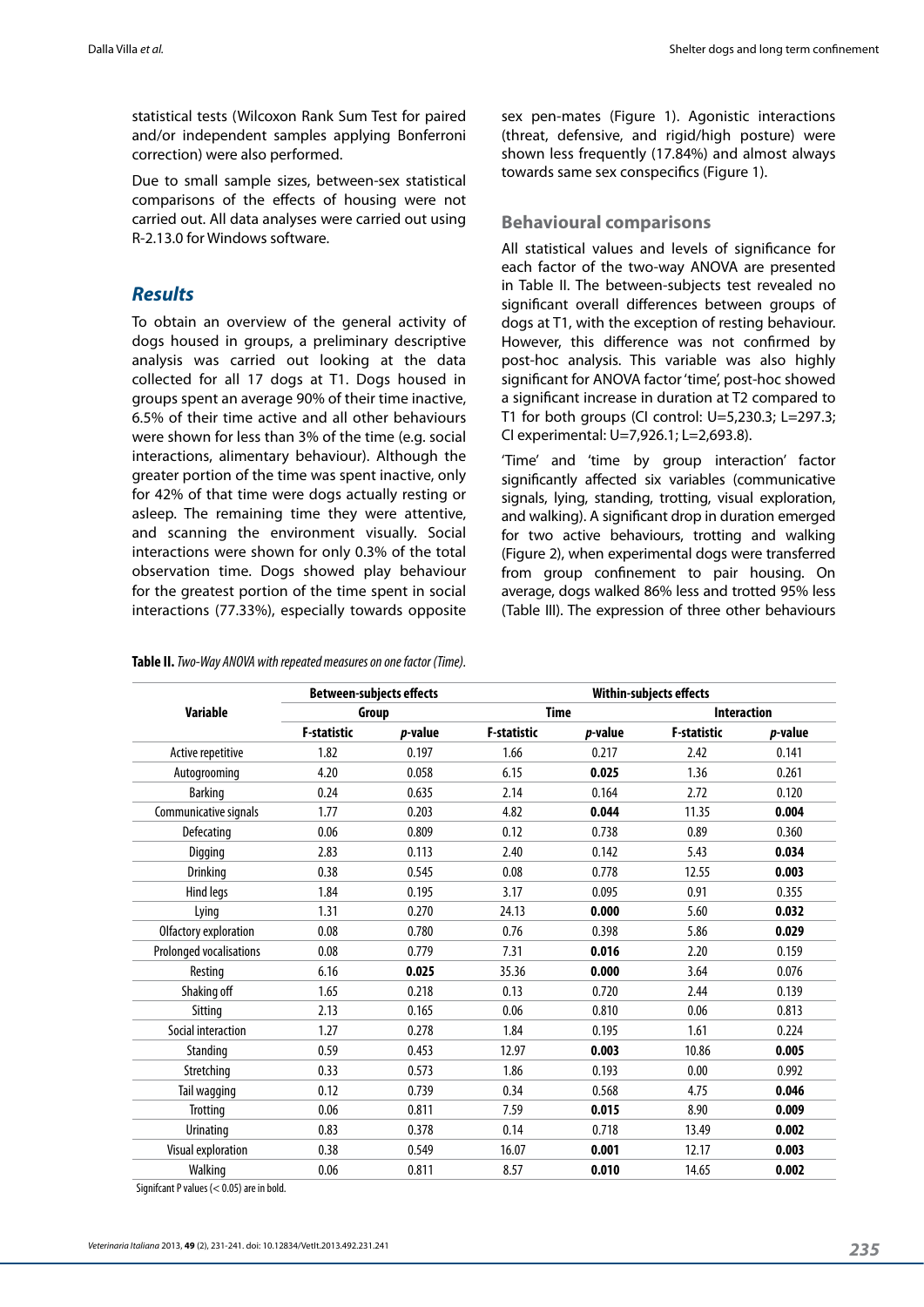

**Figure 2.** *Behavioural variations.* For the behavioural variables (a) trotting and (b) walking, box-plots represent changes in the duration of the behaviour between the two phases of the study (T1 and T2) for both experimental and control dogs (within-group comparisons); interaction plots represent the direction of the behaviour (increasing or decreasing dashed lines) from T1 to T2 for both experimental (solid triangles) and control (solid circles) group.

|  | Table III. Mean osservational time (±SEM) recorded for each behaviour. |
|--|------------------------------------------------------------------------|
|--|------------------------------------------------------------------------|

| <b>Variable</b>         |                    | <b>Control group</b> | <b>Experimental group</b> |                    |  |
|-------------------------|--------------------|----------------------|---------------------------|--------------------|--|
|                         | T1(s)              | T2(s)                | T1(s)                     | T2(s)              |  |
| Active repetitive       | $7.2 + 1.1$        | $13.7 + 2.06$        | $111.5 \pm 26.6$          | $4.9 + 1.7$        |  |
| Autogrooming            | $30.8 + 6.1$       | $169.0 + 29.6$       | $210.7 + 52.9$            | $583.5 \pm 61.7$   |  |
| <b>Barking</b>          | $140.0 \pm 11.2$   | $149.1 \pm 22.1$     | $355.9 \pm 38.8$          | $34.7 + 4.7$       |  |
| Communicative signals   | $70.9 + 5.8$       | $114.4 \pm 13.7$     | $295.2 \pm 18.8$          | $39.3 + 4.7$       |  |
| Defecating              | $0.4 + 0.1$        | $0.8 + 0.2$          | $0.6 + 0.1$               | $0.4 + 0.1$        |  |
| Digging                 | $\mathbf{0}$       | $7.2 \pm 1.8$        | $44.9 \pm 8.1$            | $\mathbf{0}$       |  |
| Drinking                | $0.4 + 0.1$        | $3.4 \pm 0.3$        | $3.9 + 0.5$               | $1.0 + 0.2$        |  |
| Hind legs               | $238.8 + 49.2$     | $156.8 \pm 26.0$     | $35.5 \pm 5.3$            | $12.0 \pm 3.6$     |  |
| Lying                   | $6406.1 \pm 233.2$ | 7470.4±185.0         | $6222.7 \pm 214.3$        | 9168.9±145.2       |  |
| Olfactory exploration   | $299.7 \pm 14.4$   | 487.1±53.7           | $654.7 + 37.2$            | $198.0 \pm 16.3$   |  |
| Prolonged vocalisations | $9.6 \pm 1.0$      | $21.9 \pm 4.3$       | $\mathbf{0}$              | $40.3 \pm 6.4$     |  |
| Resting                 | 2110.9 ± 215.4     | $4874.7 \pm 165.9$   | $2565.2 \pm 221.1$        | $7875.1 + 249.2$   |  |
| Shaking off             | $1.7 + 0.1$        | $4.2 \pm 0.3$        | $7.8 + 0.4$               | $3.2 \pm 0.4$      |  |
| Sitting                 | $577.0 \pm 88.9$   | $574.6 \pm 77.1$     | $209.5 \pm 35.0$          | $146.1 \pm 20.8$   |  |
| Social interaction      | $33.3 \pm 6.6$     | $67.0 \pm 10.5$      | $11.6 \pm 7.2$            | $11.8 + 3.4$       |  |
| Standing                | 1723.8±70.9        | $1605.9 + 95.1$      | 2248.2±136.1              | $556.8 \pm 75.4$   |  |
| Stretching              | $2.1 \pm 0.4$      | $3.7 + 0.2$          | $2.9 + 0.3$               | $4.5 + 0.7$        |  |
| Tail wagging            | 436.6±45.6         | 734.6±73.7           | 803.0±106.0               | $216.0 + 49.3$     |  |
| Trotting                | $63.5 + 4.7$       | $64.5 \pm 6.7$       | $111.3 \pm 11.2$          | $5.1 \pm 0.8$      |  |
| <b>Urinating</b>        | $0.4 + 0.1$        | $4.1 \pm 0.3$        | $6.1 \pm 0.9$             | $1.0 + 0.1$        |  |
| Visual exploration      | $4170.0 \pm 280.8$ | 3798.0±199.5         | $5521.4 \pm 159.0$        | $1539.3 \pm 138.2$ |  |
| Walking                 | $435.5 \pm 31.4$   | $510.1 \pm 34.2$     | $898.2 + 92.8$            | $132.5 \pm 18.7$   |  |

T1 represents the first observational period where all dogs were group-housed in outdoor pens.

T2 represents the second observational period where dogs of the experimental group were pair-housed while the control group was left in the same outdoor pens.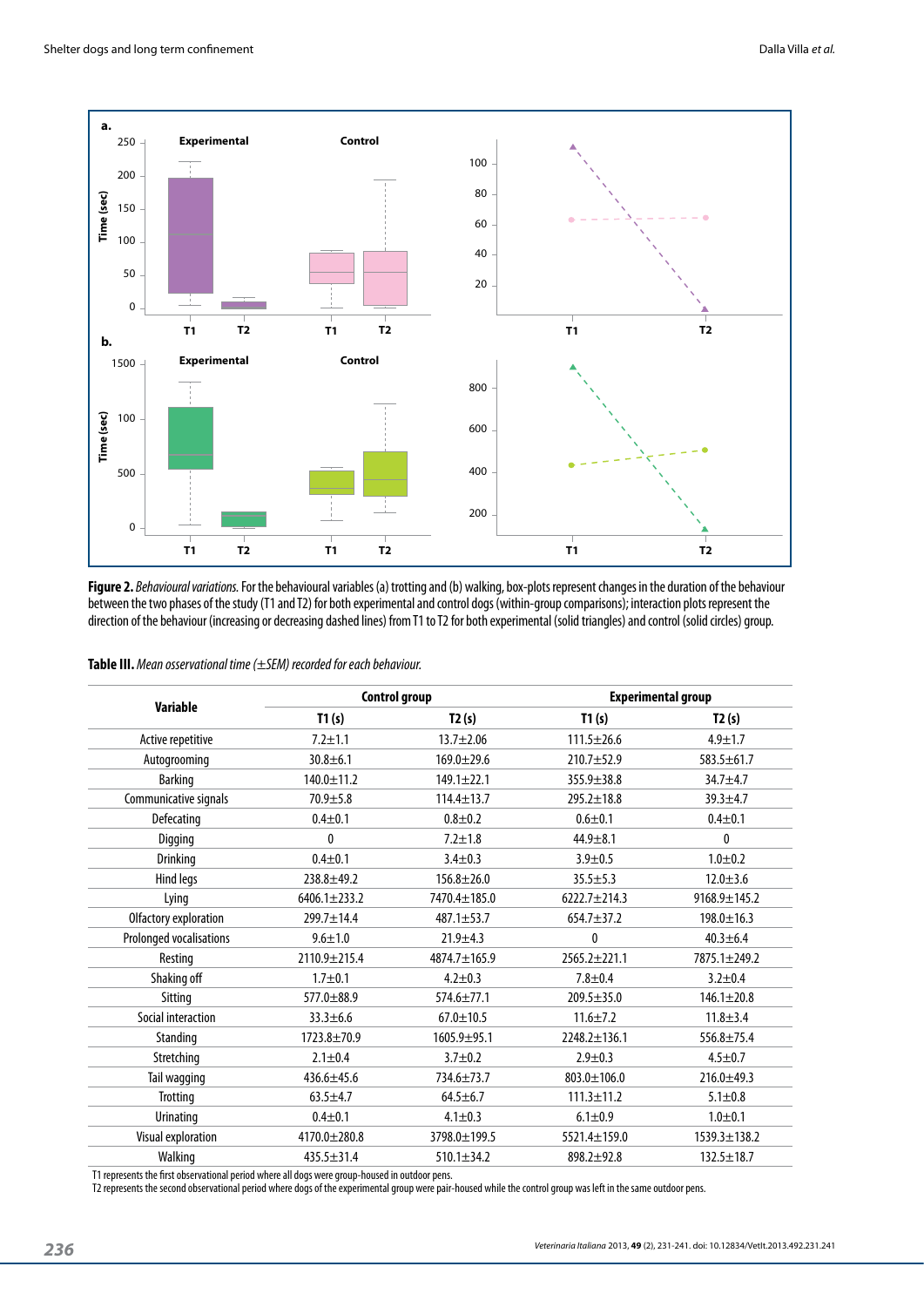(lying, standing, and visual exploration) was also influenced by the change in the confinement conditions (Figures 3 and 4a). Experimental dogs in pair housing spent significantly more time lying (CI T2-T1: U=4,504.9; L=1,387.5) and significantly less time standing (CI T2-T1: U=-755.6; L=-2,627.3) and showing visual exploration (CI T2-T1: U=-1,953.8; L=-6,010.4) compared to group-housing. After being transferred to the smaller enclosure, the duration of the expression of communicative signals (i.e. sniff dog, social look) by experimental dogs dropped on average by 86.7% (Table III). Despite this, the difference was not significant according to the post-hoc test applying Bonferroni correction (*p*=0.039).

ANOVA results highlighted a significant *p*-level for the olfactory exploration variable (Table II). Wilcoxon pair test detected a significant decrease between T1 and T2 in the time spent by the experimental group showing this behaviour  $(V=1,$ *p*= 0.015). An increase in the average time spent autogrooming was observed in both groups of dogs (Table III). However, post-hoc tests revealed that this increase was only significant for control dogs (V=44, *p*=0.008).

Other overall significant values emerged from ANOVA analysis, concerning digging, tail wagging, prolonged vocalizations, and alimentary behaviour. However, post-hoc comparison did not confirm these differences.

#### **Cortisol comparison**

Five saliva samples, out of a total of 102 collected during the two phases of the study, were discarded due to insufficient physiological material. Analysis was carried out on the remaining 97 samples. ANOVA test revealed that the two groups of dogs did not differ in cortisol levels at T1 (F=0.15, n.s.), but time had a significant effect (F=18.47, *p*<0.001). Figure 4 shows that there was a decrease in cortisol levels from T1 to T2, and that this change was consistent for both groups of dogs (interaction: F=0.01, n.s.).

## *Discussion*

Rescue shelters should be temporary refuges for stray and abandoned dogs waiting to be re-homed. Unfortunately, adoption systems are often insufficient to overcome the large numbers of dogs entering shelters, while no-kill policies ensure that, if a dog fails to find a new home, it is likely to spend the rest of its life in shelter housing. In the Italian context there are currently around 150,000 shelter dogs 41% of which are estimated to be adult dogs (over 4 years old) with almost no



**Figure 3.** *Behavioural variations.* For the behavioural variables (a) lying and (b) standing, box-plots represent changes in the duration of the behaviour between the two phases of the study (T1 and T2) for both experimental and control dogs (within-group comparisons); interaction plots represent the direction of the behaviour (increasing or decreasing dashed lines) from T1 to T2 for both experimental (solid triangles) and control (solid circles) group.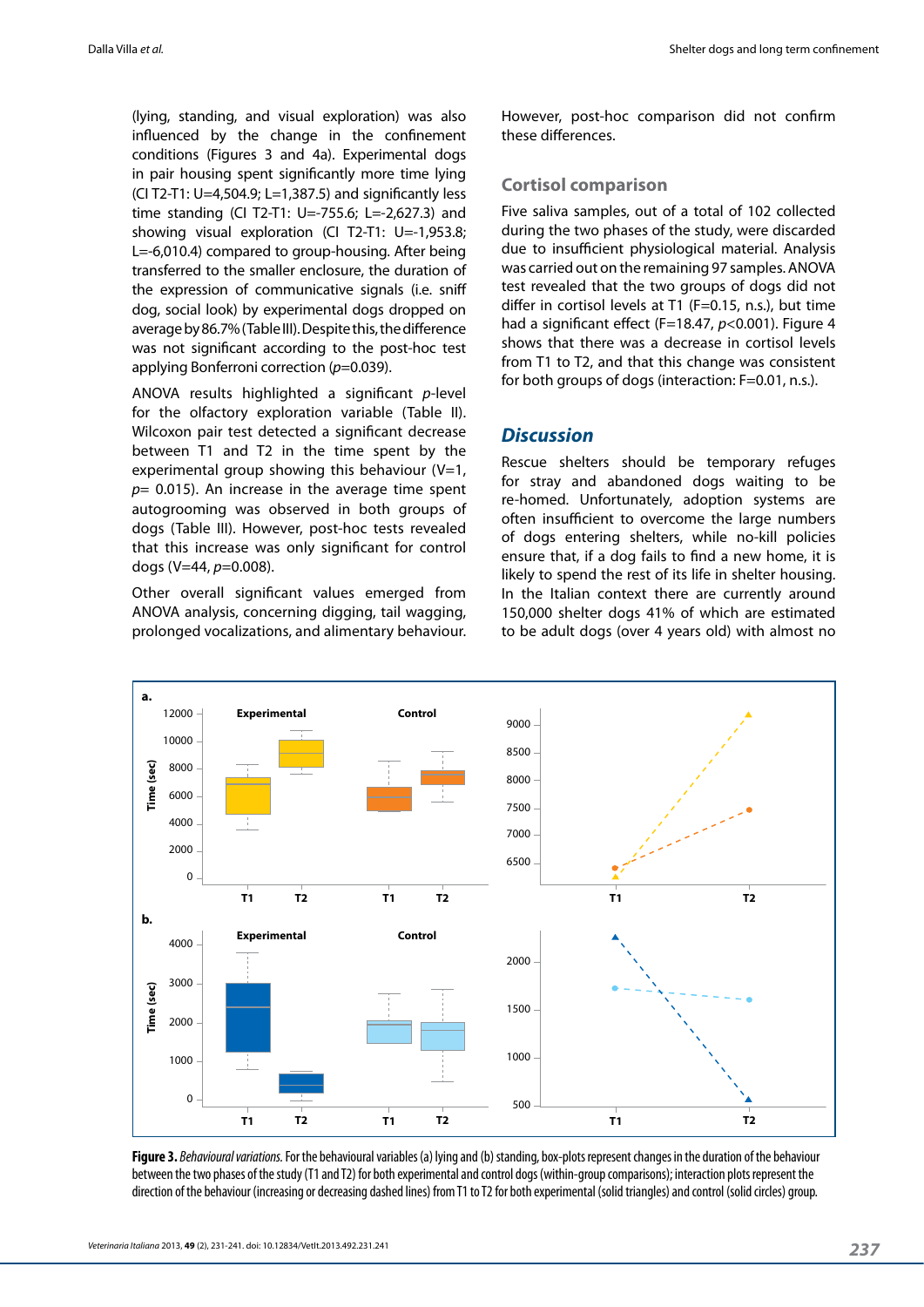

**Figure 4.** *Behavioural and cortisol variations.* For the behavioural variable (a) visual exploration and for the (b)cortisol concentration levels, box-plots represent changes between the two phases of the study (T1 and T2) for both experimental and control dogs (within-group comparisons); interaction plots represent the direction of the behaviour or cortisol concentration (increasing or decreasing dashed lines) from T1 to T2 for both experimental (solid triangles) and control (solid circles) group.

chance of being adopted (unpublished data). In this situation, housing conditions (i.e. space provided, environmental and social stimulation) may have a considerable impact on canine welfare. In this paper, the potential welfare effects of two different housing conditions on long-term shelter dogs were examined.

When dogs were housed in groups they spent most of the observed time inactive, and activity levels (6.5%) in general were lower than those recorded in previous studies. For example, Hubrecht and colleagues (15), found that shelter dogs housed in large outdoor enclosures (744 m<sup>2</sup>) spent 23.5% of their time active, while laboratory group-housed dogs in smaller indoor pens  $(6.7 \text{ m}^2)$  spent 19.1%. The age of the subjects may help to explain some of these differences: in the current study animals were older adults (from 5 to 9 years old), whereas in Hubrecht's (15) study subjects were younger (mean age 1.7 years old). Since age and time spent in shelters seems to affect activity levels of dogs (30), these elements should be taken into consideration when determining confinement strategies for dogs. Dogs in the current study spent little time in locomotor activities, and trotting was almost absent when housed in the smaller enclosures compared to the larger ones. These results concur with those

of previous studies, showing decrease in activity and locomotion due to social and spatial restriction (11, 15). Other authors (6, 13) found an increase in locomotor activity in more austere housing conditions. This increase was associated with high stress levels, underlining the fact that activity *per se* is not necessarily a good indicator of welfare. The quality of activity may be important in this respect. Stereotypic locomotor activities are usually a sign of chronic stress and poor welfare conditions when associated with long-term housing (17). Stereotypies were described in the active repetitive category of the ethogram. Repetitive activities are not always a direct reflection of poor welfare, but they might be part of a strategy to cope psychologically with stressful conditions (12, 13). In the present study active repetitive behaviours (i.e. pacing and circling) were shown sporadically (0.3% of total observation time) by some individuals mainly in group-housing, probably in response to moments of high arousal caused by external stimuli.

Inactive behaviour differed between housing conditions: dogs housed in pairs, spent more time in a lying position while dogs housed in groups spent more time in a standing posture. The standing posture was more advantageous in the outdoor enclosures since the concrete wall around the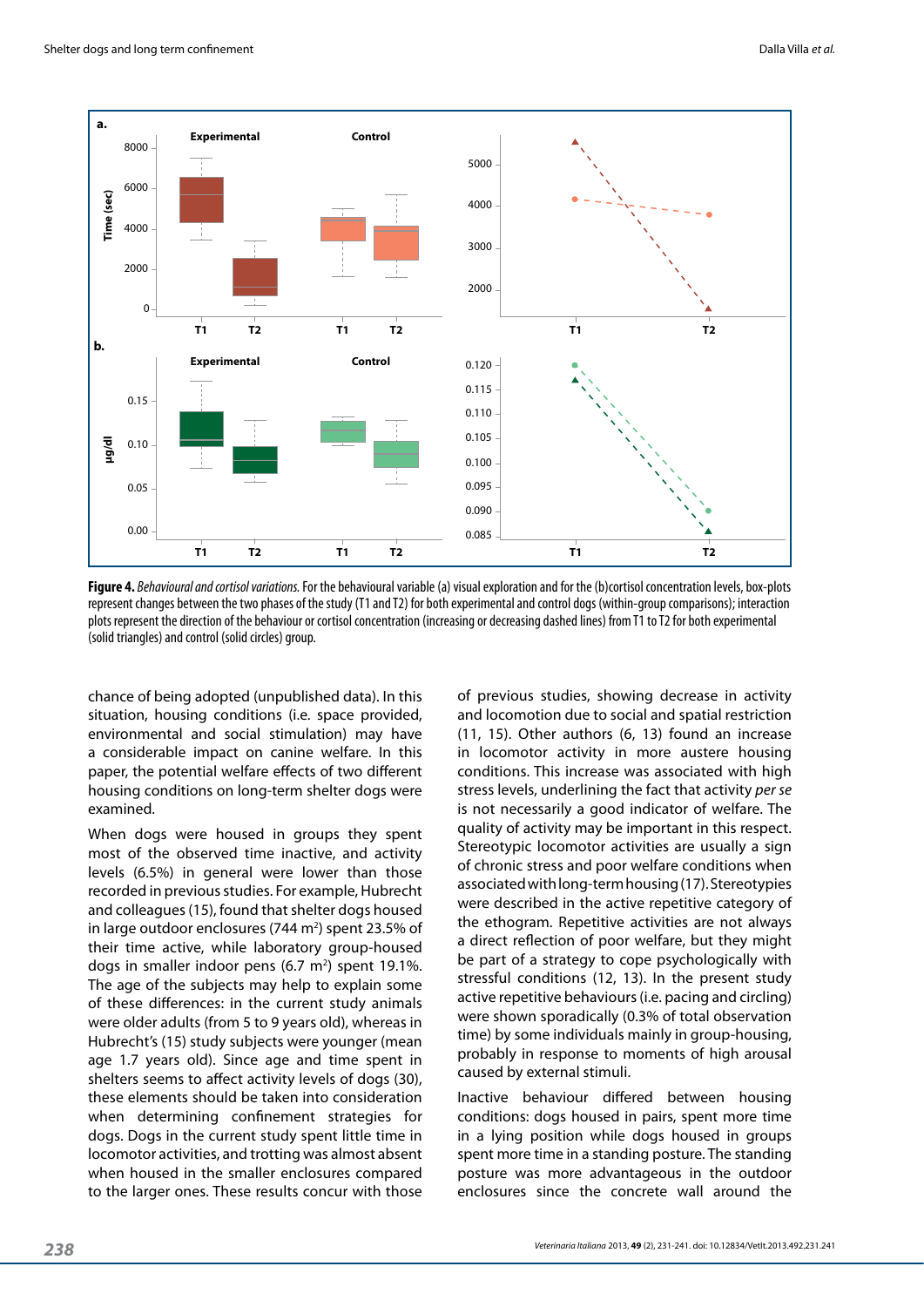perimeter did not allow visibility of the external environment from a recumbent position. Moreover, dogs in the group-housing condition spent more time active, walking or trotting, increasing the time spent standing rather than lying down. Although it wasn't always possible to see if a dog's eyes were open or closed, when dogs were lying with their head down (recorded as resting behaviour), it was likely that subjects were either sleeping or resting. There is evidence that a return to normal sleep patterns in different species is an indicator of the animal's adaptation to a new environmental situation (24). Hetts and colleagues (11) found that subjects confined in more austere conditions (i.e. socially isolated) slept less. We did not record dogs' sleeping patterns, but it was observed that subjects in the pair housing condition spent longer time resting (on average 38.1% more) compared to when they were group-housed. Poor environment could inhibit most of the animal's activity leading to an impairment of its welfare. However, the same trend emerged also for the dogs in the control group, and no effect of housing condition was detected in ANOVA. Therefore this variation cannot be considered on its own an indicator of impaired welfare. In future research, accurate physiological measures of dogs' sleep patterns may provide a reliable tool for assessing their rate of adaptation to new or different housing conditions.

An increase in autogrooming is usually observed as a consequence of social and spatial restriction (4). Although the current findings detected some variation in this behaviour, this was not related to the change in housing. Previous studies have also observed dogs engaging in more self-grooming activity in association with decreased stress-related behaviour, allertness and attention-seeking, perhaps reflecting improved welfare (13, 23). In the current study, only a significant effect of time was observed in the control group. The increase observed in resting time could suggest that these variations were related to habituation and lower arousal of dogs.

When assessing animal welfare, attention is usually focused on stress indicators and negative emotional states (32). However, good welfare is also reflected by positive emotional states: play and affiliative behaviour, for example, are often considered indicators of good welfare (9). Although social behaviour was shown for only 0.3% of the total observation time, the description of the type of social interaction and to whom it was directed was informative of the social dynamics of group-housed dogs in confinement. When interacting with conspecifics, subjects housed in groups spent most of their social interaction time playing. Social play was shown mainly toward opposite sex pen-mates. Agonistic behaviours (threat, rigid/high posture)

were rare, and when they occurred they were mainly directed toward same sex pen-mates. Although pairs to be transferred into smaller enclosures were not chosen randomly, these results tend to support the choice of matching opposite sex and compatible animals to avoid management and aggression problems. In the pair housing condition, social interactions were always positive (play and amicable) while agonistic behaviour was never recorded. An appropriate pen-mate in a confinement situation may help both animals to cope with the new environment, but further research is needed to determine the value of this role.

As highlighted in previous works, the presence of other conspecifics, and of an enriched environment, can elicit the expression of natural behaviour (22). Group confinement offered more social and environmental stimuli (e.g. soil, furniture, trees) compared to pair housing, and as expected, in this situation dogs performed more exploratory behaviours (visual and olfactory). Overall statistical comparisons and mean values showed that dogs were more motivated to express behaviours such as digging the ground, giving communicative signals, and tail wagging when housed in the outdoor pens compared to pair housing. However, these differencese were not confirmed by post-hoc analysis; a larger data collection could help to clarify these results.

Saliva cortisol is considered a valid measure for the assessment of acute, but also chronic, stress in dogs (2, 5), although high concentrations are also produced in response to moments of sustained arousal (13). The current findings detected a significant decrease in cortisol levels, between the first and the second data collection periods for both groups of dogs, that was independent of the type of confinement. Although cortisol levels could have been affected by food anticipation, arrival of kennel staff, or physical handling, we are confident that saliva sampling was carried out by shelter veterinarians in a highly standardised fashion at both time points and, therefore, sampling is unlikely to have been the source of this difference. Looking more in detail at basal salivary cortisol levels reported in other studies, we found that data are rather variable. Beerda *et al.* (5) recorded an average basal level during outdoor group housing of 0.08  $\pm$  0.01  $\mu$ g/dl with significant variations between morning hours (before 10.00 h) and the rest of the day. In another study (3) basal level was on average 0.22 µg/dl and sampling was carried out after 10.00 h. Horvath *et al.* (14) recorded an average baseline of 0.12  $\pm$  0.11  $\mu$ g/dl during morning sampling and  $0.07 \pm 0.07$   $\mu$ g/dl during afternoon sampling. In the present study, cortisol level was on average  $0.12 \pm 0.002$  during T1 and  $0.09 \pm 0.001$ during T2. We could conclude that external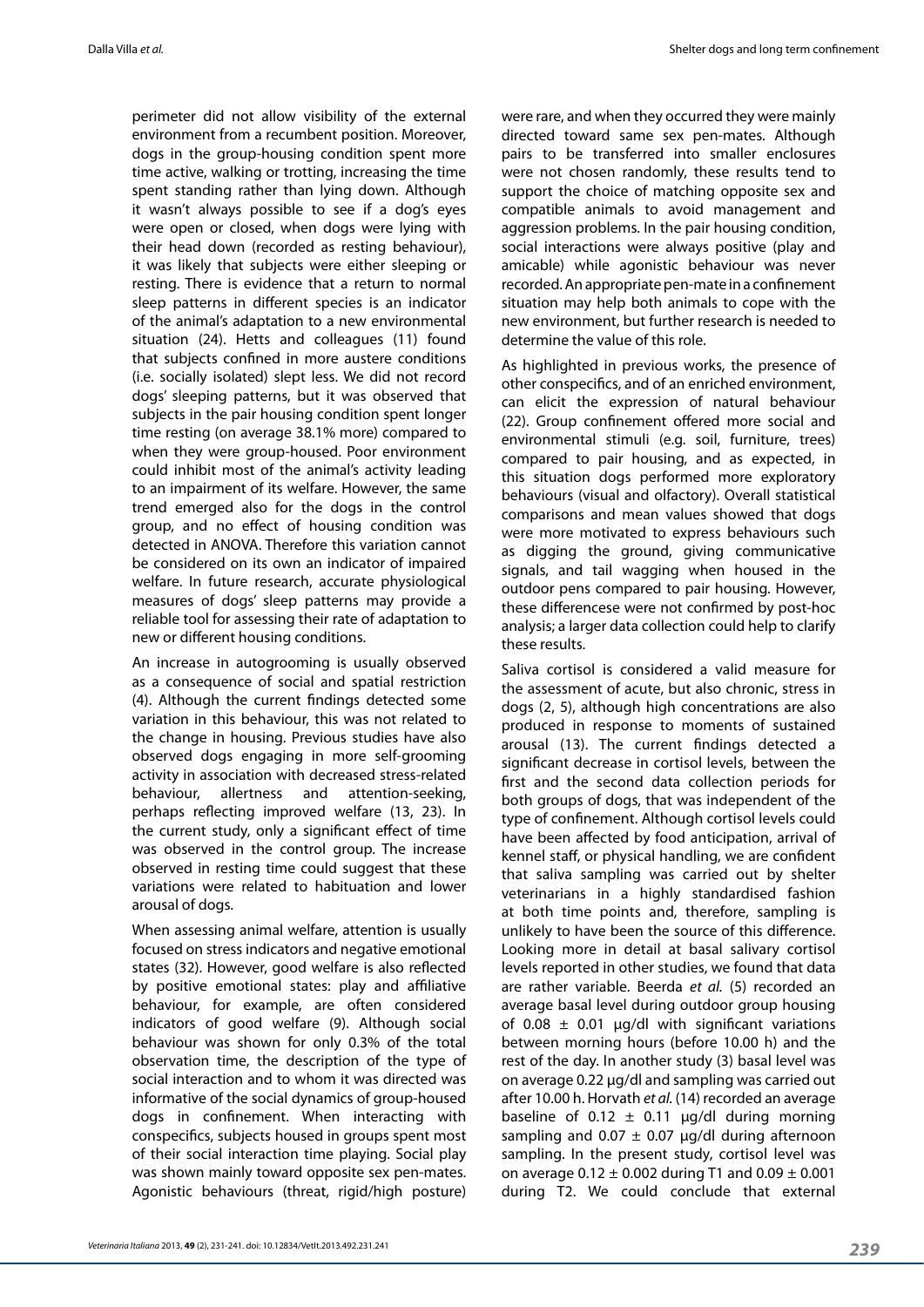factors (e.g. seasonal variations, environmental conditions not recorded as part of the study) may have affected this physiological change, but that overall values remain within basal levels of saliva cortisol concentration recorded for this species. More frequent sampling of cortisol levels (see for example procedure in (5) might have provided a more informative adaptation curve to the housing conditions.

In terms of practicality, pair housing enclosures are more functional: animals can be managed more easily, there is a greater degree of control over sanitation and health, and the risks of agonistic interactions between pen-mates are reduced (25, 31). However, careful management and monitoring of group housing facilities can reduce most of the risks associated with this housing system. In the present study, no severe attacks occurred between group-housed dogs, and clinical data revealed no increased prevalence of health problems when compared with pair housing.

A general decrease in most activities (e.g. locomotor, social, and exploratory) was recorded when dogs were transferred from the group to pair housing condition, confirming that spatial restriction and partial social deprivation can increase inactivity of adult long-term shelter dogs. Nevertheless, it should be noted that, in the present sudy, pair-housed dogs had daily access to outdoor runs, and the behaviour expressed during that time was not recorded. It is possible that running and playing during exercise periods may have reduced the desire for exploratory, social or locomotor activities when in kennel. Although significant variations in behaviour

were associated with the different confinement conditions, there were no other evident signs that one form of confinement reduced the welfare of these animals more than the other.

Identifying a life-long confinement condition for shelter dogs that is both economically sustainable and ethically acceptable is a considerable challenge. Many factors concur to help a dog in the coping process when a new environment or challenging situation is presented. The results of this study provide further insights into the effects of confinement on long-term shelter dogs, focusing on the reactions of adult animals that had experienced kennelling for 4 years or more. They also confirm that behavioural parameters are sensitive indicators of dog responses to new housing environments. Current management procedures and further investigation in this area should focus on individual variability and on the identification of standardised animal-based measures (e.g. health, physical condition, behaviour, etc.) that can provide a clear welfare assessment system for shelter dogs.

## *Acknowledgment*

The authors wish to thank Loredana Annunziata and Giampiero Scortichini for their professional assistance during the study.

## *Grant support*

This research project was funded by the Italian Ministry of Health.